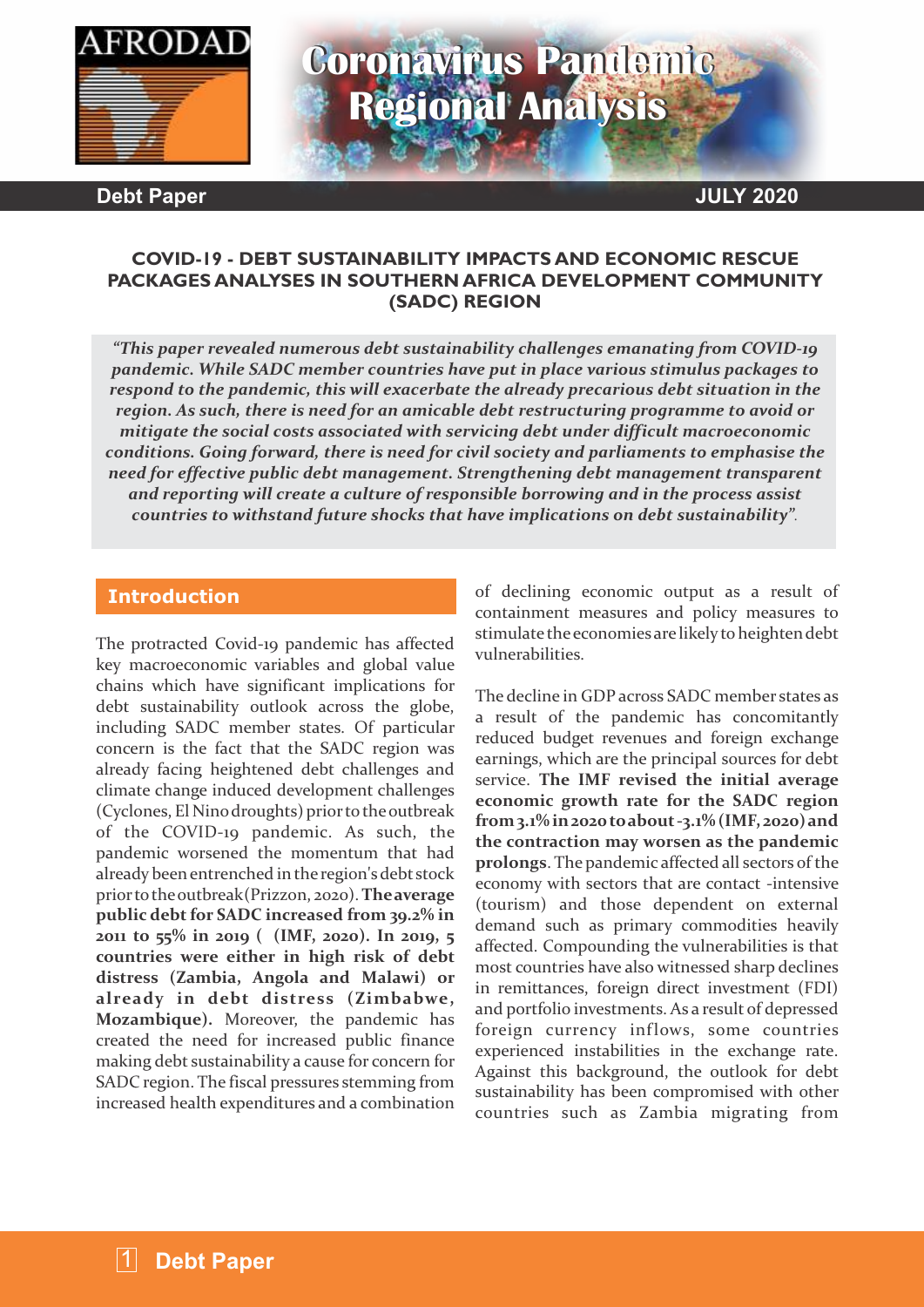moderate risk of debt distress to high risk of debt distress. **Moreover, the preliminary debt indicators suggest increases of public debt to GDP ratios of about 5 to 10%. The most affected SADC countries are Angola, Zambia, Mozambique, while the least affected are Botswana and Lesotho.** The increase in debt mean that a number of countries are likely to surpass the 60% public debt to GDP ratio stipulated under the SADC macroeconomic Convergence Criterion.

#### **1.1 COVID-19 Originsand Spread**

As at 30 June 2020, a total of 9,866,077 COVID-19 positive cases and 496,180 deaths had been reported from 215 countries and territories. While Africa still accounts for a small percentage of COVID -19 cases, approximately 3.9% of all cases

reported globally, the number has been picking up since May 2020, particularly in the Southern region. A total of 393,305 COVID-19 cases and 9,879 deaths have been reported in 54 African countries as at 30 June 2020. In the SADC region, the total reported cases stood at167 549 whiledeathswere 2 961. South Africa was the hardest hit with 151 209 cases and 2657 deaths, which is 90 percent of SADC cases. The situation is compounded by gradual relaxation of stringent Covid-19 response measures by countries in a bid to kick start economies amid frustration of limited progress in flattening trends in Covid-19 reported cases. In this regard, the sustained escalation in the number of reported Covid-19 cases in region suggest the need for elevated response and intervention measures than initially anticipated. Consequently, the full impact on fiscal positions and accompanying risk to debt sustainabilityremainscalamitous.

#### **Table 1: SADC COVID-19 Statistics Overview Status as at 30 June 2020**

|                     | <b>Total Cases</b> | <b>Total Deaths</b> | <b>Total Recovered</b> | <b>Active Cases</b> |
|---------------------|--------------------|---------------------|------------------------|---------------------|
| Angola              | 284                | 13                  | 93                     | 178                 |
| <b>Botswana</b>     | 227                |                     | 28                     | 198                 |
| <b>Comoros</b>      | 303                | 7                   | 192                    | 104                 |
| <b>DRC</b>          | 7039               | 170                 | 2845                   | 4 0 2 4             |
| Eswatini            | 812                | 11                  | 408                    | 393                 |
| Lesotho             | 27                 | $\theta$            | $\overline{4}$         | 23                  |
| Madagascar          | 2 2 1 4            | 20                  | 919                    | 1275                |
| Malawi              | 1 2 2 4            | 14                  | 260                    | 950                 |
| <b>Mauritius</b>    | 341                | 10                  | 326                    | 5                   |
| Mozambique          | 889                | 6                   | 232                    | 651                 |
| Namibia             | 205                | $\theta$            | 24                     | 181                 |
| <b>Seychelles</b>   | 81                 | $\theta$            | 11                     | 70                  |
| <b>South Africa</b> | 151 209            | 2657                | 73 543                 | 75 009              |
| Tanzania            | 509                | 21                  | 183                    | 305                 |
| Zambia              | 1 5 9 4            | 24                  | 1 3 2 9                | 241                 |
| <b>Zimbabwe</b>     | 591                | $\overline{7}$      | 162                    | 422                 |
| <b>Total</b>        | 167 549            | 2961                | 80 559                 | 84 029              |

Source: John Hopkins (2020)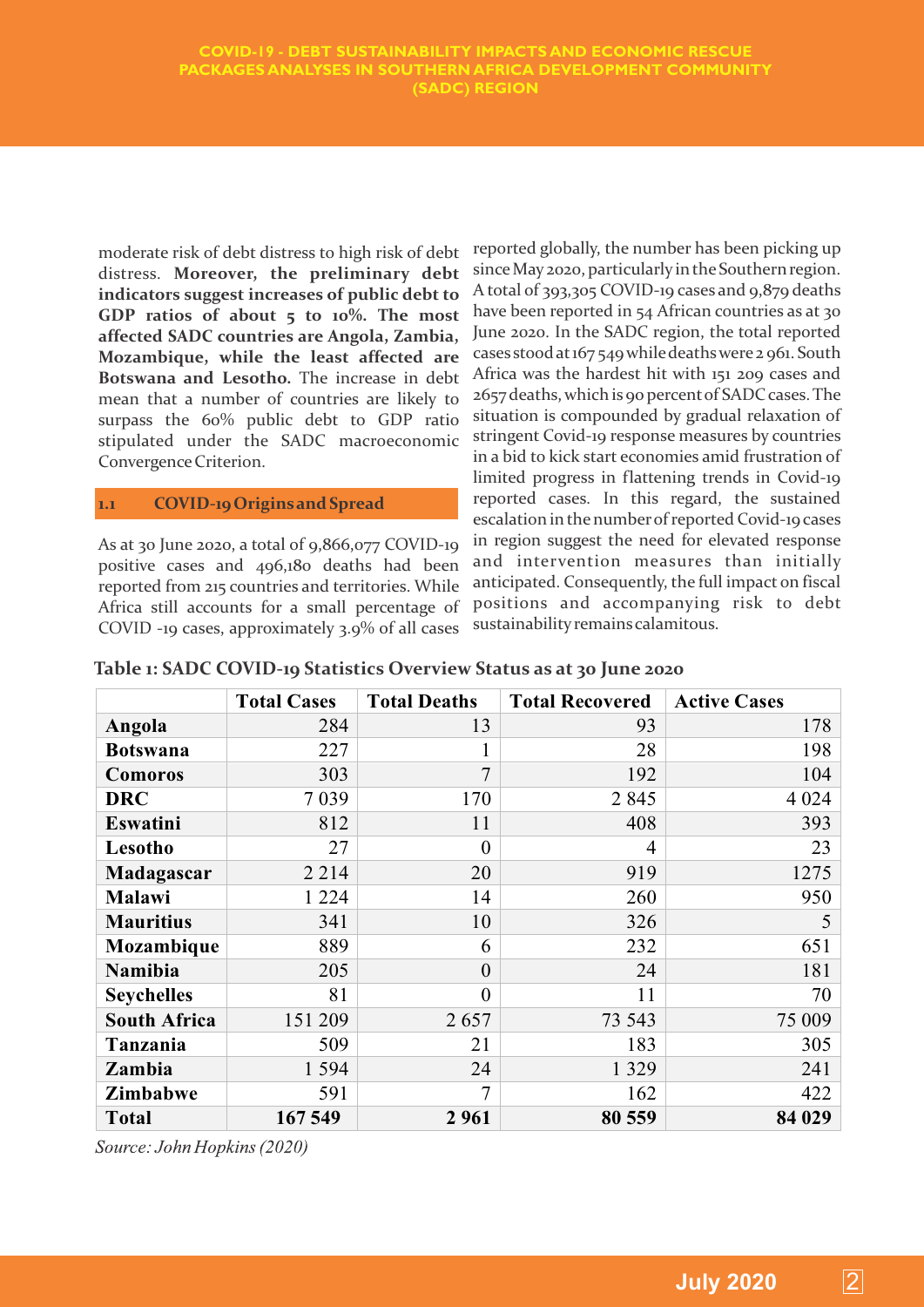#### **2 IMPACT OF THE COVID-19 ON DEBT SUSTAINABILITY IN SADC**

Public debt to GDP ratios for the region which were on a declining trend partly due to multilateral debt relief initiatives in the early 2000s, increased significant since 2012. Average public debt for the SADC region increased from 39% in 2010 to 55% in 2019. The average public debt figure, however, masks the greater heterogeneity in debt levels among the SADC countries, reflecting unique country financing needs, economic structure, debt management practices and various shocks affecting the countries as shown in Figure 1.



**Figure 1: Evolution of Public Debt for SADC Countries (2012-2019)**

*Source: World Economic Outlook Database (WEO), April 2020*

The pace of public debt accumulation has been higher for Angola, Mozambique, Zambia, Swaziland, Namibia and South Africa exceeding the regional average of 30%. Botswana, the Democratic Republic of Congo, and Zimbabwe experienced a decline in their debt-to-GDP ratios. The decline in public debt for DRC reflects debt forgiveness granted in 2010 while for Zimbabwe the decline shows the hyperinflation conditions which morphed domestic debt. In addition to the increased pace of debt accumulation, the shift in the composition of public debt towards nonconcessionary debt has also increased debt vulnerabilities. **There has been a shift of the public and publicly guaranteed (PPG) external debt towards private creditors and non–Paris Club governments (World Bank, 2020) .** The change in composition of debt

towards riskier sources of finance has resulted in increased debt service costs, which in some SADC countries for instances is now above 20% of revenue (South Africa, Angola and Zambia) and pose threats to debt sustainability. **In Angola, debt service is expected to breach 100% of revenue in 2020 (IMF, 2020).**

The sharp contraction in economic growth reflects the negative effects of lockdown and social distancing measures, slump in commodity prices and poor performance of the services sectors, mainly tourism. **The IMF June 2020 update suggested that the decline would be more severe than previously anticipated and revised the GDP growth for Sub Saharan Africa for 2020, from -1.6% in April 2020 to -3.2% in June 2020.**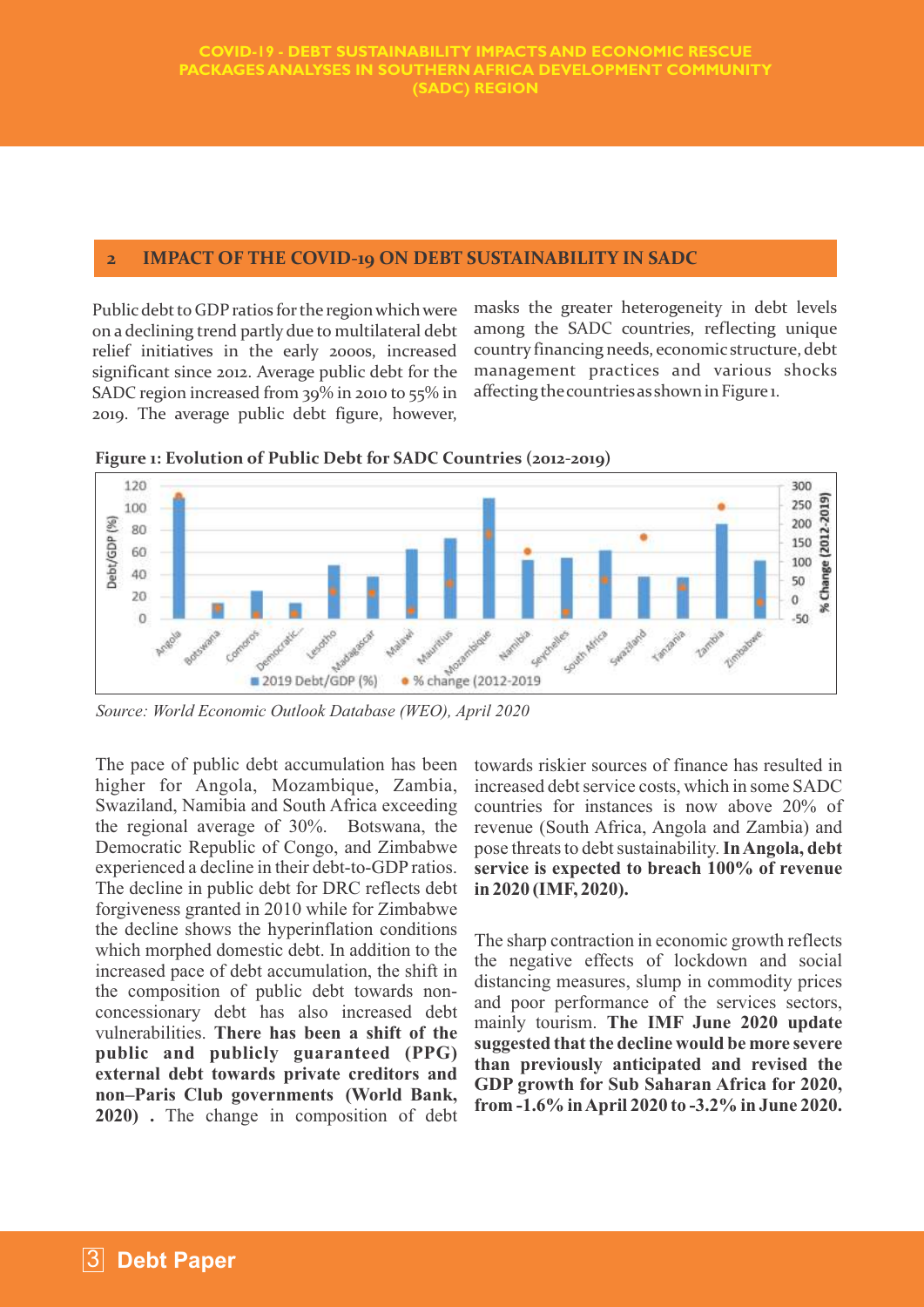While the demand shocks are expected to be **The contraction in global demand has resulted**  temporary, depending on the severity of the **in severe declines in commodity prices for most**  pandemic, it can have long run negative effects **SADC commodity exports, making servicing of**  through capital accumulation and productivity through the adverse impact on education, health system and working at home new culture.

**external debt more challenging.**



**Figure 2: Commodity Prices Changes and SADC GDP Growth rates (2020)**

*Source: World Bank and IMF October 2019 and April 2020 WEO Database* 

Government revenues are expected to fall drastically in line with growth and fall-off in tax compliance, tax reliefs and exemptions while expenditures are expected to increase due to sharp rise in health expenditures, social programs and recovery bailouts to firms. The combined shock to both revenues and expenditures will exacerbate the already high fiscal deficits, adding significantly to the high debt. The resultant depreciation in currencies will further amplify external debt. Figure 3 shows exchange rate developments since January 2020 and fiscal deficits for 2020.



**Figure 3: SADC Exchange Rate Depreciation (Jan-June) and Fiscal Deficits (%)**

*Source: Central Bank Websites and WEO Databases Oct 2019 and April 2020*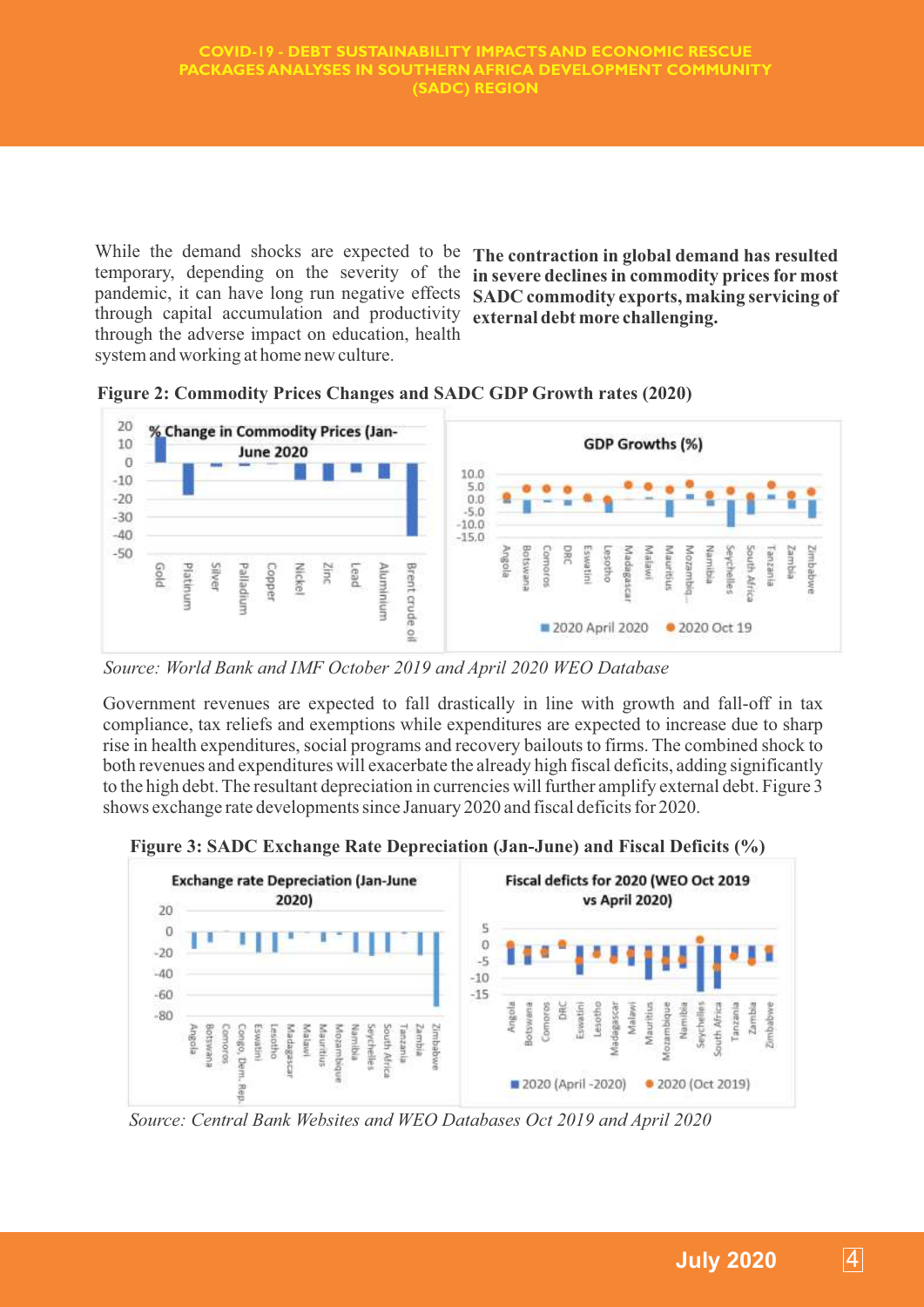#### **COVID-19 - DEBT SUSTAINABILITY IMPACTS AND ECONOMIC RESCUE PACKAGES ANALYSES IN SOUTHERN AFRICA DEVELOPMENT COMMUNITY (SADC) REGION**



**Figure 4: EMBI Spread 2020**

*Source: Bloomberg, 2020*

Most SADC Low Income Countries' (LICs) debt carrying capacities have been rated as weak due to recent underperformance in the debt carrying capacity composite indicator (CI). **The factors that have undermined the CI indicators include real growth, reserves coverage, remittance inflows, and the state of the global environment in addition to the World Bank's Country Policy and Institutional Assessment (CPIA) index. SADC LIC countries with weak CI r a ting s inc lude DRC, Ma l awi, Mozambique, Zambia and Zimbabwe, while Comoros, Lesotho, Madagascar are rated medium. Only Tanzania is rated strong and therefore considered to have a strong debt carrying capacity.** 

The combined increase in fiscal deficits, weak debt carrying capacity and negative developments in all indicators of automatic debt dynamics such as real growth, exchange rate and interest, average debt for SADC countries will worsen beyond the previous initially projected levels of 59% to GDP in 2020. **In light of the continued rise in reported COVID-19 positive cases and need for increased containment**  **measures, debt is likely to continue rising in the medium term to 2023**. Consequently, the cost of high debt levels, notably restricted access to additional financing, crowding out of social expenditures and risk of default has become elevated with potential to compromise member countries ability to attain Sustainable Development Goals (SDGs).

#### **3 EFFECTIVENESS OF STIMULUS PACKAGES TO KICK START THE ECONOMY**

In response to Covid-19, SADC member states increased spending on health, social protection, food, water. In addition, countries have put in place stimulus packages to promote economic recovery. Most SADC countries, however, entered into the COVID-19 pandemic with elevated debt burden which offers limited fiscal space to re-start economic recovery. As such the size of fiscal support have been low and varies considerably across countries on the upper end being Seychelles at 5% and Namibia at 4.25% of GDP and smallest seems to be Eswatini at 0.14%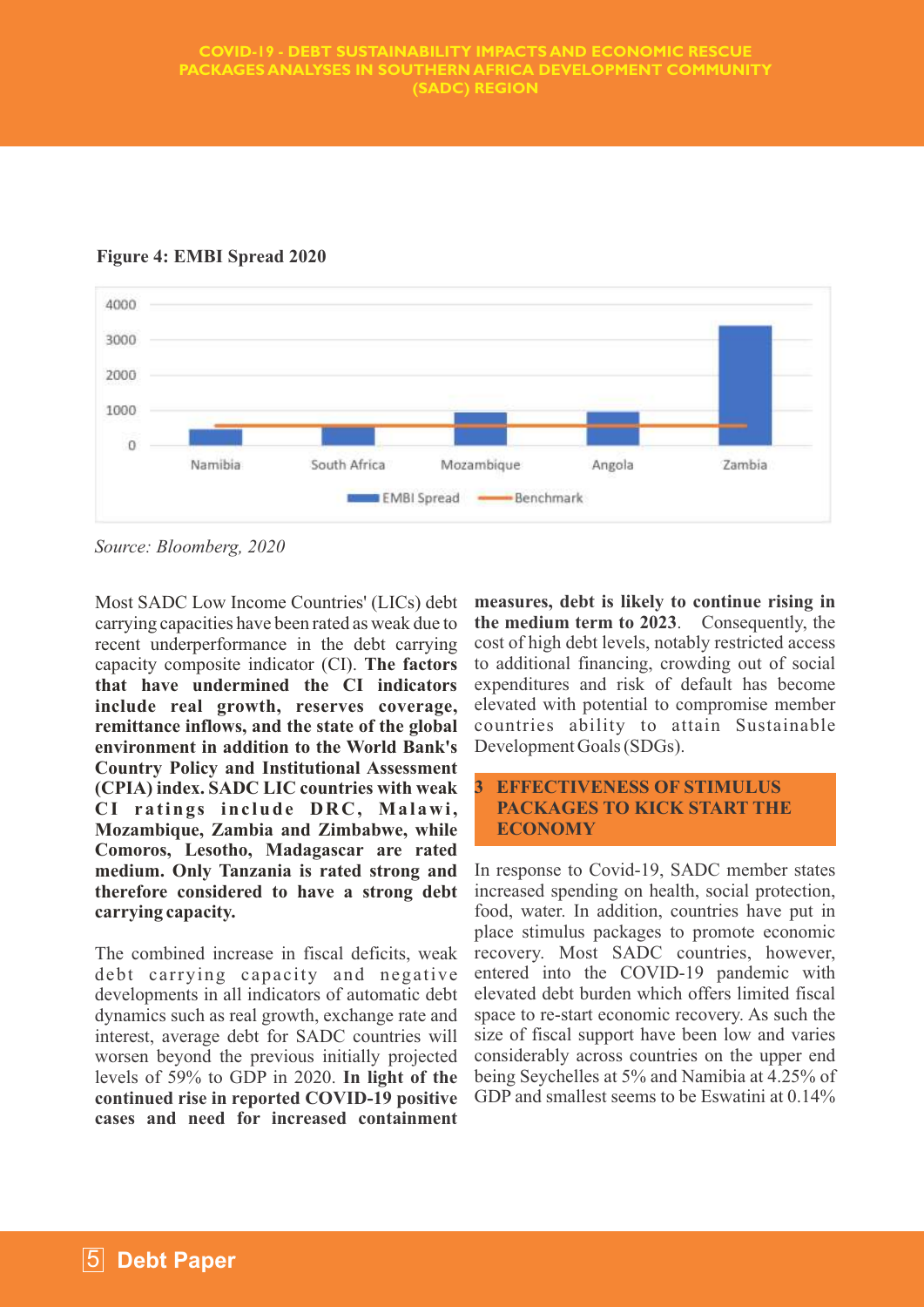as shown by data from the IMF Policy Responses to COVID-19 Tracker. These levels are far much below the stimulus package of at least 5% of GDP required by most countries and the levels witnessed in advanced economies of around 8- 10% of GDP. Specific emergence relief funds put by SADC countries using own resources to stimulate the economies are shown in Table 2:

| Country         | <b>Amount</b>     | <b>Purpose of Funds</b>                                                       |  |  |
|-----------------|-------------------|-------------------------------------------------------------------------------|--|--|
| Namibia         | 8 billion Namibia | reviving health, wage subsidies and SMEs support                              |  |  |
|                 | dollars           |                                                                               |  |  |
| <b>Botswana</b> | 2 billion Pula    | Wage subsidy, training waiver, tax deferrals and<br>procurement of strategic. |  |  |
| Zimbabwe        | Z\$18.2 billion   | Health facility, scaling up production and social<br>protection.              |  |  |
| South<br>Africa | R500 billion      | Fiscal stimulus package to support the local economy                          |  |  |
| Mauritius       | Rs1.3 billion     | Health improvement, wage assistance scheme and SMEs<br>support.               |  |  |
| Zambia          | 8 billion kwachas | reviving health, wage subsidies and SMEs support                              |  |  |
| Tanzania        | USD8.4 million    | reviving health, wage subsidies and SMEs support                              |  |  |
| Lesotho         | M700 million      | reviving health, wage subsidies and SMEs support                              |  |  |
| <b>DRC</b>      | USD135million     | Health improvement, wage assistance scheme and SMEs<br>support.               |  |  |
| Swaziland       | E100 million      | Fiscal stimulus package to support the local economy                          |  |  |
| Malawi          | US\$20 million    | Fiscal stimulus package to support the local economy                          |  |  |
| Angola          | US\$40 million    | Health facility, scaling up production and social<br>protection.              |  |  |

#### **Table 2:Stimulus Packages in Selected SADC countries**

**Sources:** *Author Compilations from Government publications*

While these funds are small compared to the COVID-19 needs, given the limited fiscal space the stimulus packages are likely to result in increased debt with little impact on growth. **The SADC countries are also failing to increase the fiscal stimulus as most of their sources of funding such as government revenues, foreign**  **direct investment and remittances are procyclical and contract with declines in growth.**  Country specific challenges such as shocks caused by other natural disasters notably the cyclone Idai experienced in Mozambique and Zimbabwe, locusts in Tanzania worsened the situation in these countries. These twin challenges have made the response to COVID-19 quite complicated as these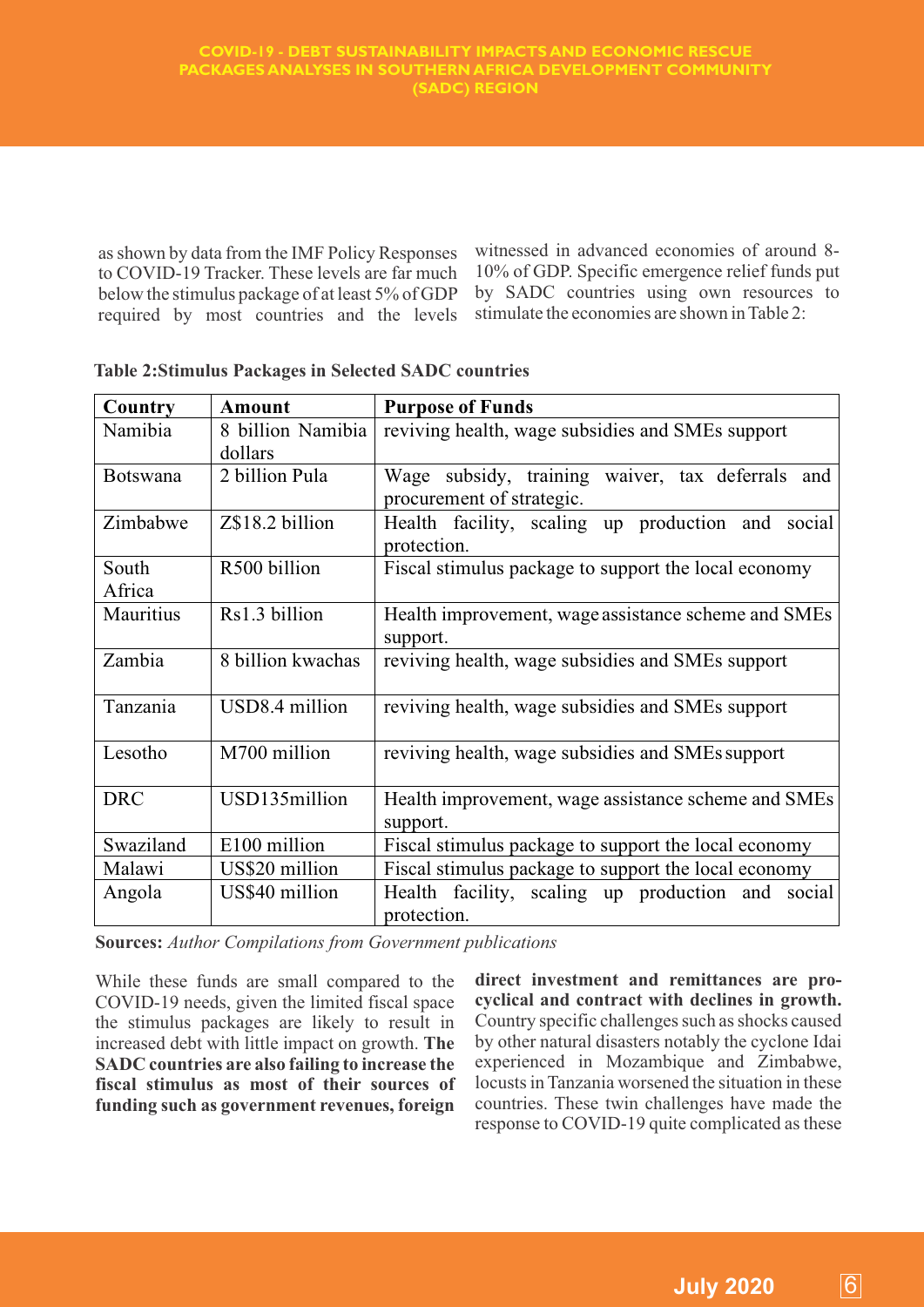countries were already struggling to deal with the accounting for more than 60% of employment in after-effects of these natural calamities.

**In this regard, separating the impact of the**  Lemoine, Jolevski, & Ramalho, 2020). **As a**  response to COVID-19 becomes quite difficult. result of COVID -19 open markets, small **On the monetary side, central banks responded outlets close and vendors could not display**  by cutting interest rates and providing more their products. Workers in the informal **liquidity.** It, however, remains unclear whether **sectors find it hard to access government**  the cuts in interest rates have been transmitted to the real sector through lower interest rates on **schemes, tax exemptions and loans** borrowing. In addition, there are other amplifying **moratoriums (Bircan, Koczan, & Plekhanov,**  factors that weighs down the effectiveness of the **2020).** According to The Medina, Jonelis and current recovery measures.

**The stimulus packages are also inadequate given that the slump in commodity prices have disproportionately affected most commodity dependent countries in the region.** The tourism sector is also very large making the situation dire in most SADC countries. Importantly, most LIC countries have high pre-existing poverty and inequality levels, high informal sectors and workers employed in Small Medium and Micro Enterprises, low tax revenues.

Informality is quite big in SADC region

low income countries and as high as 80% in Zambia, Lesotho and Mozambique (Bosio, **stimulus packages such as job retention**  Cangul (2017) the informal economy contributed between above 40% of GDP between 2010 and 2014 in the following SADC countries: Mauritius; South Africa; Namibia; in Malawi; Zambia; Mozambique; Lesotho; Madagascar; Democratic Republic of Congo and Lesotho, Zimbabwe, Angola and Tanzania. Based on IMF policy response tracker and cross checked with country announcements, as shown in Figure 7 the current policy responses have not adequately addressed the pandemic effects on households, SMEs and informal sector.



**Figure 5: Share of SADC Countries that Implemented Various Support Measures (%) -June 2020**

*Source: IMF COVID-19 Policy Tracker and Country information*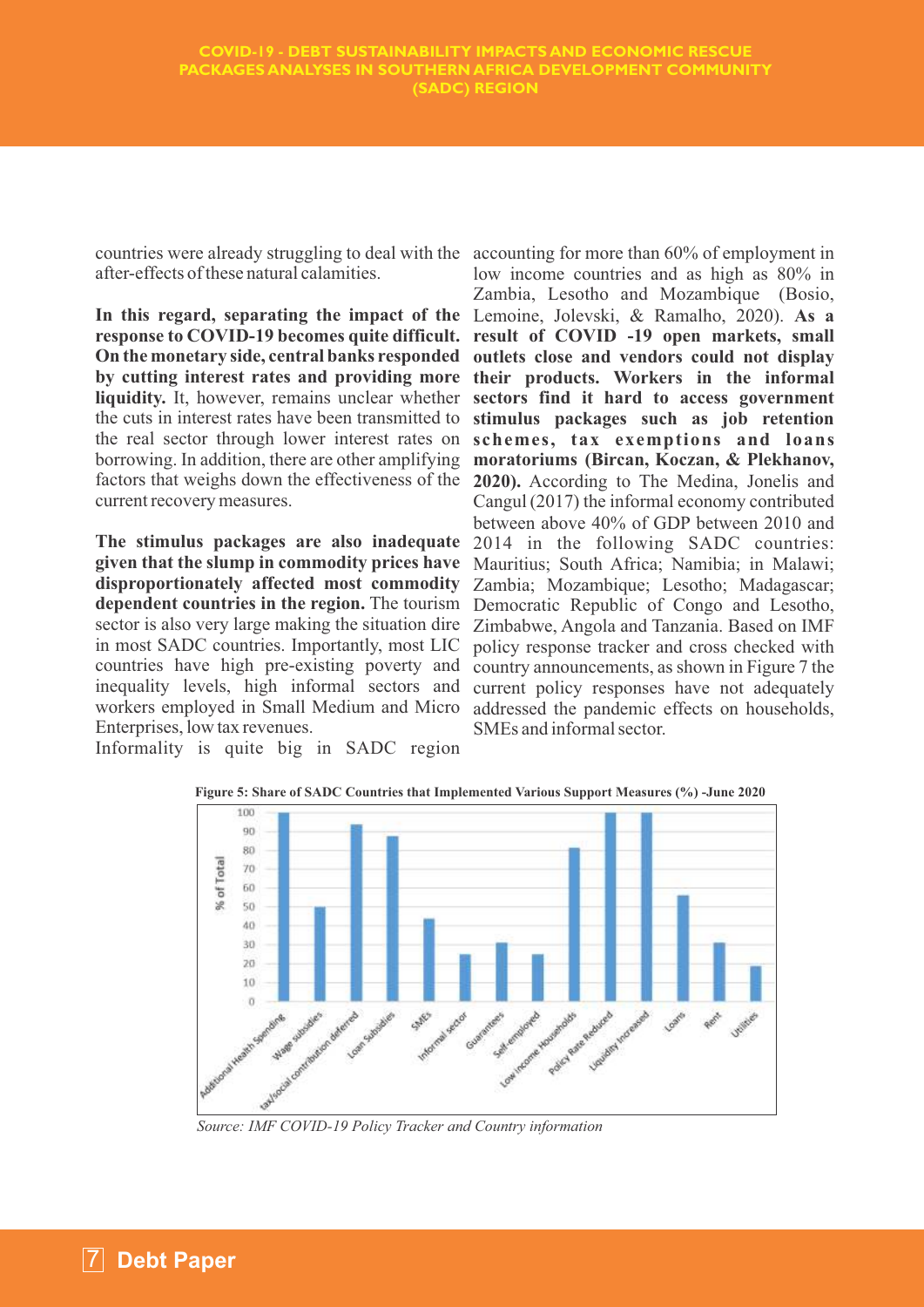**Given that the dominant activities for most employed people in SADC is in primary and secondary sectors, there is limited scope for jobs which can be done at home. The scope for working from home for jobs such as skilled agriculture, craft and related trades, plant and machinery operators and assemblers, and elementary occupations is below 20% (Gottlieb, Grobvsek, Poschke, & Saltiel, 2020).**

The situation is worse for Fragile and Conflict Affected Situations (FCAS) countries such as DRC and Mozambique. The fragile situations make the stimulus packages difficult to implement, monitor and assess. Given the limited fiscal space, pro-cyclical nature of resources and structure of most SADC region, particularly LICs countries, current recovery packages will not be optimal and there is need for development partners to support the country specific recovery efforts.

The countries in the region also lack the administrative capacity as a result of limited Egovernment system, limited online services reflecting inadequate telecommunications infrastructure. Also, the high bureaucracy including cumbersome government regulations and administrative procedures impact on the ability of government to effectively implement announced relief measures.

LICs countries in the SADC region which suffer both limited fiscal space and weak administrative capacity should aim to implement policies targeting specific sectors and locations. What is critical is to ensure direct provision of good and services to address basic needs for the society. Hard hit sectors such as tourism and small medium enterprises should be prioritised. The stimulus packages to be effective they should reach the most vulnerable people, particularly those working in the SMEs, self-employed, rural areas and informal sector.

#### **4 IMPACT OF EMERGENCE RELIEF FUNDS TO ADDRESS COVID-19 EFFECTS**

The Multilateral Financial Institutions which include the IMF, the World Bank, the Paris Club and the G20 countries moved with speed to put in place COVID-19 Financial Assistance and Debt Service Relief measures to help poor countries to deal with the pandemic. The assistance started with a joint statement by World Bank and IMF calling on official bilateral creditors to suspend debt payments from International Development Assistance (IDA) countries to allow funds to be devoted to COVID-19 on 25 March 2020. On  $15<sup>th</sup>$ April 2020, the G20 also issued a communique calling for a time bound suspension of debt service payments for poor countries and also called upon private sector creditors of IDA countries to provide relief on comparable terms. The Institute of International Finance (IIF) on their  $1<sup>st</sup>$  May 2020 communique advised that private creditors would participate on a voluntary basis and on NPV neutral terms (Bolton *et.al,* 2020)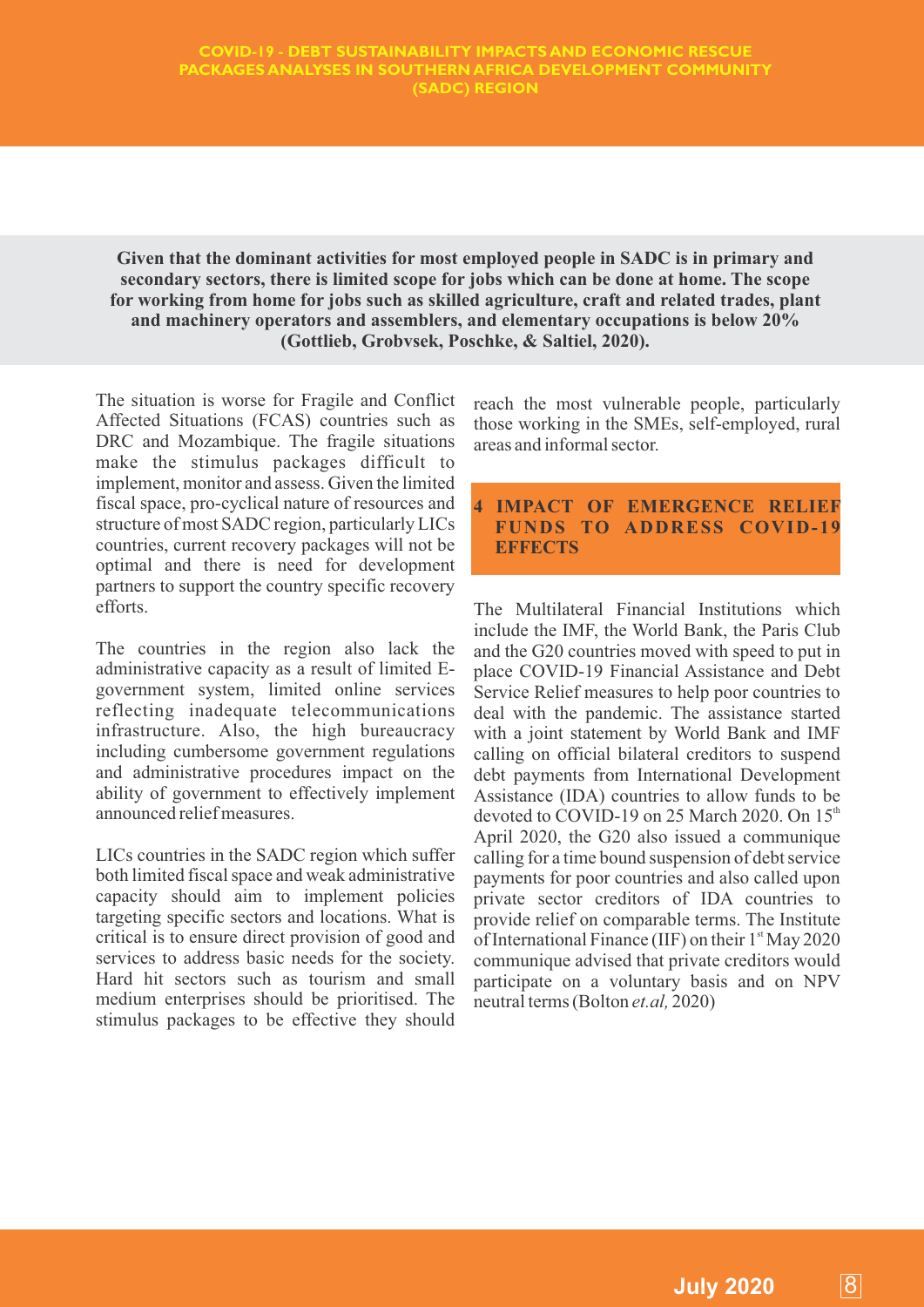| Country    | <b>Amount</b>     |
|------------|-------------------|
| Comoros    | US\$12.13 million |
| <b>DRC</b> | 363.27 million    |
| Madagascar | US\$165.99        |
| Malawi     | US\$91 million    |
| Mozambique | US\$309 million   |
| Tanzania   | US\$14.3 million  |
| Seychelles | US\$31.2 million  |

**Table 3: SADC countries that benefited from IMF Emergency Financing Facilities**

The IMF has trebled lending capacity to US\$1 trillion since global financial crisis and also lower the conditionality for accessing the emergency financing facilities. **This, notwithstanding, relatively few SADC member states, notably, Comoros, US\$12.13 million); DRC, 363.27 million; Madagascar, US\$165.99; Malawi, US\$91 million; Mozambique, US\$309 million; Tanzania, US\$14.3 million; and Seychelles, US\$31.2 million have accessed these facilities.**  Other countries such as Zimbabwe continue to be ineligible due to arrears to multilateral and bilateral creditors, while other countries such as Botswana face challenges in accessing these resources due to perceived absence of balance of payments needs. The Multilateral development banks have also availed facilities, mainly focused on supporting health and sanitation. For instance, the World Bank Group (WBG) have committed US\$160 billion over 15 months. This amount includes US\$50 billion to International Development Association (IDA). **Specific countries that benefited for WBG Countries dedicated COVID-19 Fast-Track Facility include DRC, US\$47 million; Eswatini, US\$6 million; Lesotho, US\$7.5 million and Malawi, US\$37 million.**

SADC countries have not benefited much from the funds with only DRC, Eswatini Lesotho and Malawi getting assistance under the WBG COVID-19 Fast-Track Facility. Countries benefiting from other forms of WBG finance or redeploying of existing projects in SADC include Angola, Comoros, Mozambique, Zimbabwe and Zambia. The IFC is also assisting with \$8 billion in fast-track financial support to existing clients to sustain economies and preserve jobs to poor countries.

The African Development Bank US\$10 billion o/w US\$5.5bn for AfDB borrowers, US\$3.1 billion is under its concessional window, African Development Fund (ADF). The contributions from donors in response to COVID has been minimal as their focus has mainly been on supporting investments in treatments vaccinations. Moreover, there has also been suspension/reallocation of bilateral aid away from debt management to COVID, there is also no evidence of scaling up of Official Development Assistance (ODA), which is critical for most countries in the SADC region.

**The only genuine debt cancellation has been by the IMF US\$500 million for debt service from poorest countries in second half 2020, only Malawi and Mozambique benefited. Moreover, the G20 US\$20 billion initiative could possibly benefit some countries in the region. The**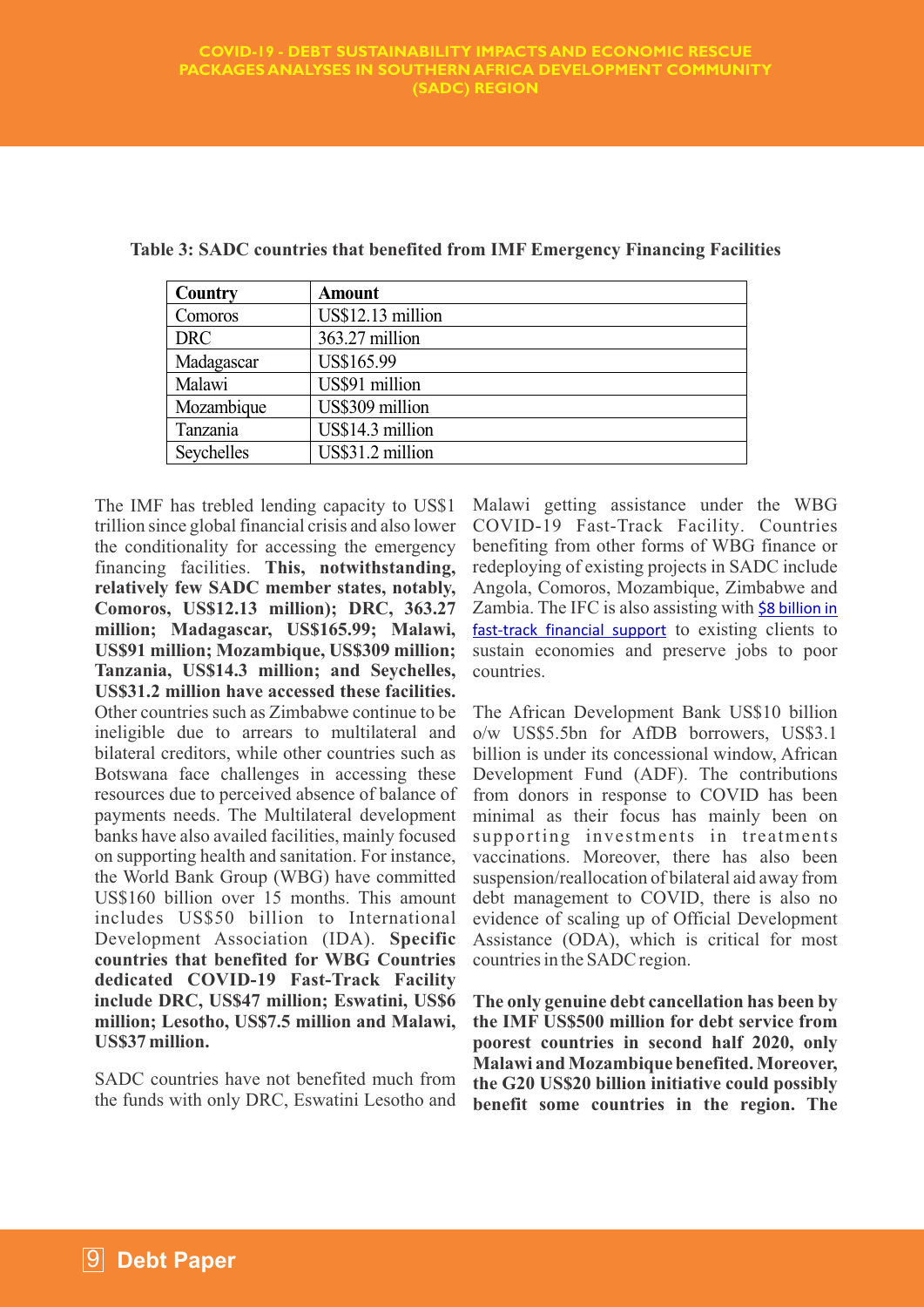#### **initiative proposes postponement with 1-year grace followed by 3-year payment, and with extra interest accruing on resulting arrears.**

While IDA countries have been getting some support, the inclusion of other low and middle countries and involvement of private creditors remains unresolved. The current support by IFIs has mainly benefited the poorest countries leaving middle income (International Bank for Reconstruction and Development) SADC countries with access to market financing such as South Africa. Private sector debt service accounts for more than 30% of total exports in South Africa, Zambia, Angola and Tanzania and in some countries more than 25% of revenues (UN/DESA, 2020).

**South Africa is the largest SADC country in terms of size of economy and one of the top 10 affected COVID-19 countries in the world. A distressed South Africa will have significant negative spill-overs in other countries in the entire region (Canales-Kriljenko, Gwenhamo, & Thomas, 2013).** 

Importantly, there is need for the full involvement of private creditors to ensure that debt moratorium is helpful to the region (Bolton, et al., 2020). **Private sector debt accounts for a disproportionate share of the debt servicing costs and if the private creditors are not involved, there is a greater possibility that official debt relief may be diverted towards servicing of pressing private creditor claims.**  Furthermore, a mechanism should be put in place that ensures that countries that voluntarily participates on in a standstill on private debt do not suffer sovereign downgrades.

As argued by Gulati and Panizza (2020), there is need for a holistic solution to private debt discussions in the spirit to what has been proposed by the official creditors to ensure tangible benefits

to SADC countries. **In addition, the vulnerable groups in SADC such as informal sector players are outside the reach of emergency relief fund. World Bank with expertise in poverty and informality should, therefore, be harnessed to support policies to reach the vulnerable.**

In addition, the current framework for extending credit by IMF and World Bank liquidity which tend to favour existing clients or premised on first come, first served basis may resulted in funds directed to same countries, leaving other countries in need (Djankov & Kiechel, 2020). **In this regard, it is important for countries to negotiate for debt relief during the COVID crisis and channel debt service resources towards social protection under strict monitoring from development corporation partners.**

Moreover, countries should continue to **lobby for non-debt creating financing mechanism such as issuance of Special Drawing Rights**, the IMF non-conditional liquidity funding which can go direct to budgets.

Given the prolonged the effects of the pandemic, there is also need to **negotiate with creditors for possible deferment and or cancellation of debt service for the next two to three years**, to give member countries some relief and provide scope for recovery.

Considering the risk associated with Covid-19 related borrowings, there is need for **increased transparency on all new borrowings, including the utilisation of funds**. Moreover, the potential savings from Covid-19 relief must be channelled to economic or social safety nets.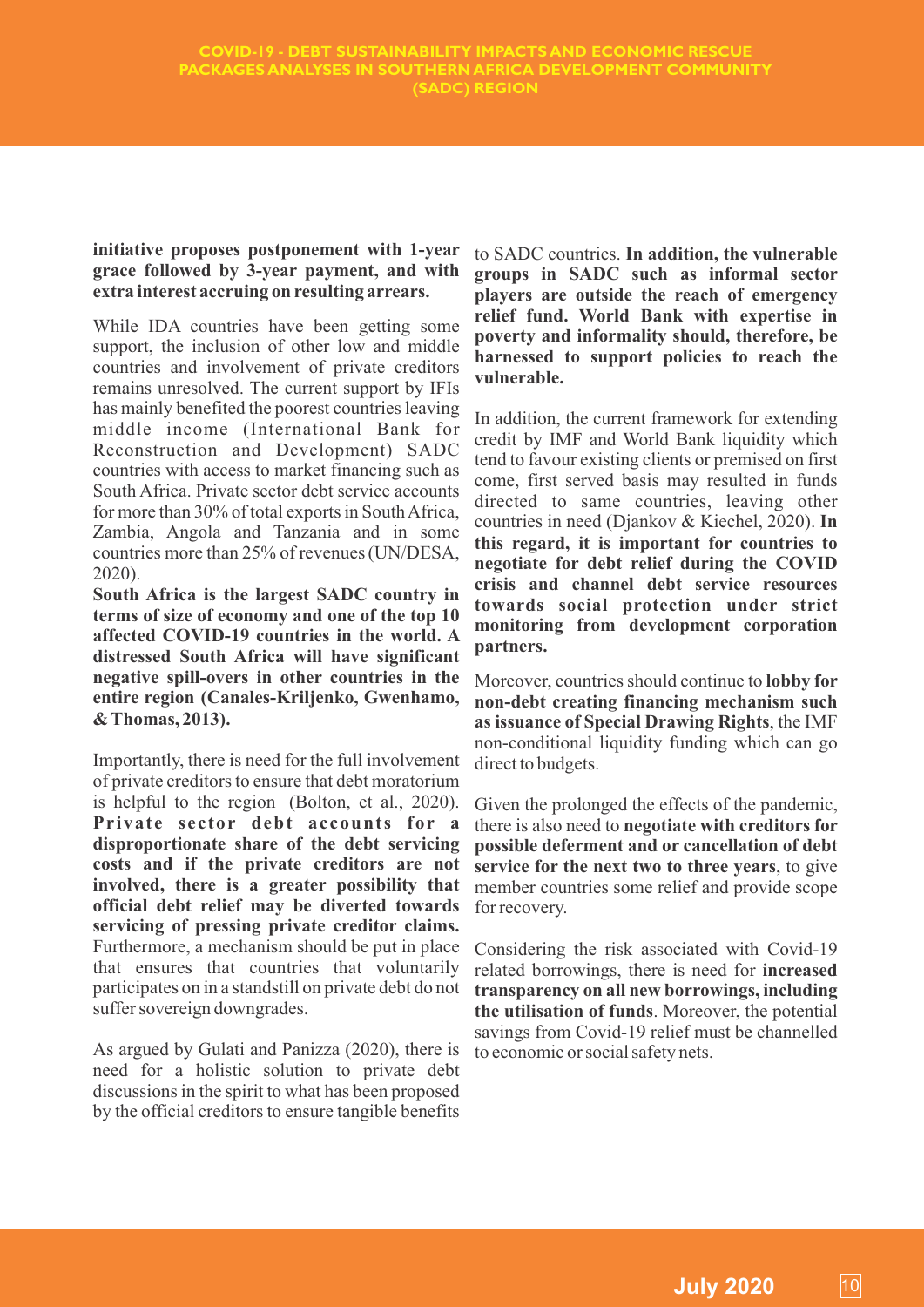#### **5 RISK ASSOCIATED WITH RELIEF FUNDS AND SAFEGUARDS TO CURB MISUSE OFEMERGENCYFUNDS**

The huge amount of funds for health and stimulus packages under COVID-19 and the urgent need for speed disbursement and emergency procurement create opportunities for corruption. Emergency funds are a target for corruption resulting in the diversion funds and supplies needed to fight the scourge. In SADC there are already a wave of corruption-related incidents during the COVID-19 bordering on pilfering funds and available supplies, price gouging, and all kinds of contract malfeasance. Cases of pricing gouging have emerged in Zimbabwe among other countries. In this regard, stricter safeguards are needed to curb misuse of emergency funds, including reinforcing anti-corruption efforts, build and strengthen accountability and transparency. Thus, the prevention of corruption and promoting integrity, transparency, accountability and participation should, similarly, be a cross-cutting concern in COVID -19 response.

**The crucial step is to ensure mainstreaming anti-corruption practices into the pandemic preparedness and response through inclusion of anti-corruption, ethics and integrity agency representatives on the national COVID-19 taskforce or planning committee.** The anticorruption efforts should also be enhanced by adopting a sectoral approach and tailor-made efforts in line with the corruption risks inherent in the pandemic.

**The international development partners, donors, government and other stakeholders should also publish how much money they allocate to pandemic responses, the purpose and intended beneficiaries.** Already the IMF, World Bank and other development partners are publishing their disbursement through various online funds tracker systems. As such, there is need also to fully publish aid from bilateral partners (Nicaise, 2020). Emphasis should also be made on the importance of public participation including relevant stakeholders on all aspects of COVID-19 response. **Civil society organisations and media play a critical role in monitoring corruption cases. In addition to working with civil society organizations and media, there is need to leverage on technology to deliver emergence relief.** 

The technology is important to building information database to track, monitor, and evaluate the use of these funds. Full use of **Digital Public Financial Management Solutions** which include **Financial Management Information Systems (FMIS), Fiscal Transparency Portals,** and **Procurement Platforms** are important to enhance efficiency improve fiscal discipline, strengthen expenditure, and fiscal transparency during implementation of COVID-19 emergency responses (Sarah Steingrüber, 2020). The use of electronic fund transfers and real time gross settlement systems are also important to support secure disbursement of funds.

Frequent comprehensive internal and external audits monitoring and evaluation on pandemicrelated spending are required to stem out extensive corruption and fraud (Khasiani, Koshima, Mfombouot, & Singh, 2020). **As such, SADC members should ensure that such emergency measures are accompanied by adequate auditing, oversight, accountability.** Relatedly, the emergency fund can be channelled through the budget to ensure transparency on its utilization, for instance in South Africa donor funding received is into a specific Reconstruction and Development Fund to allow strict usage and monitoring (IMF, 2020).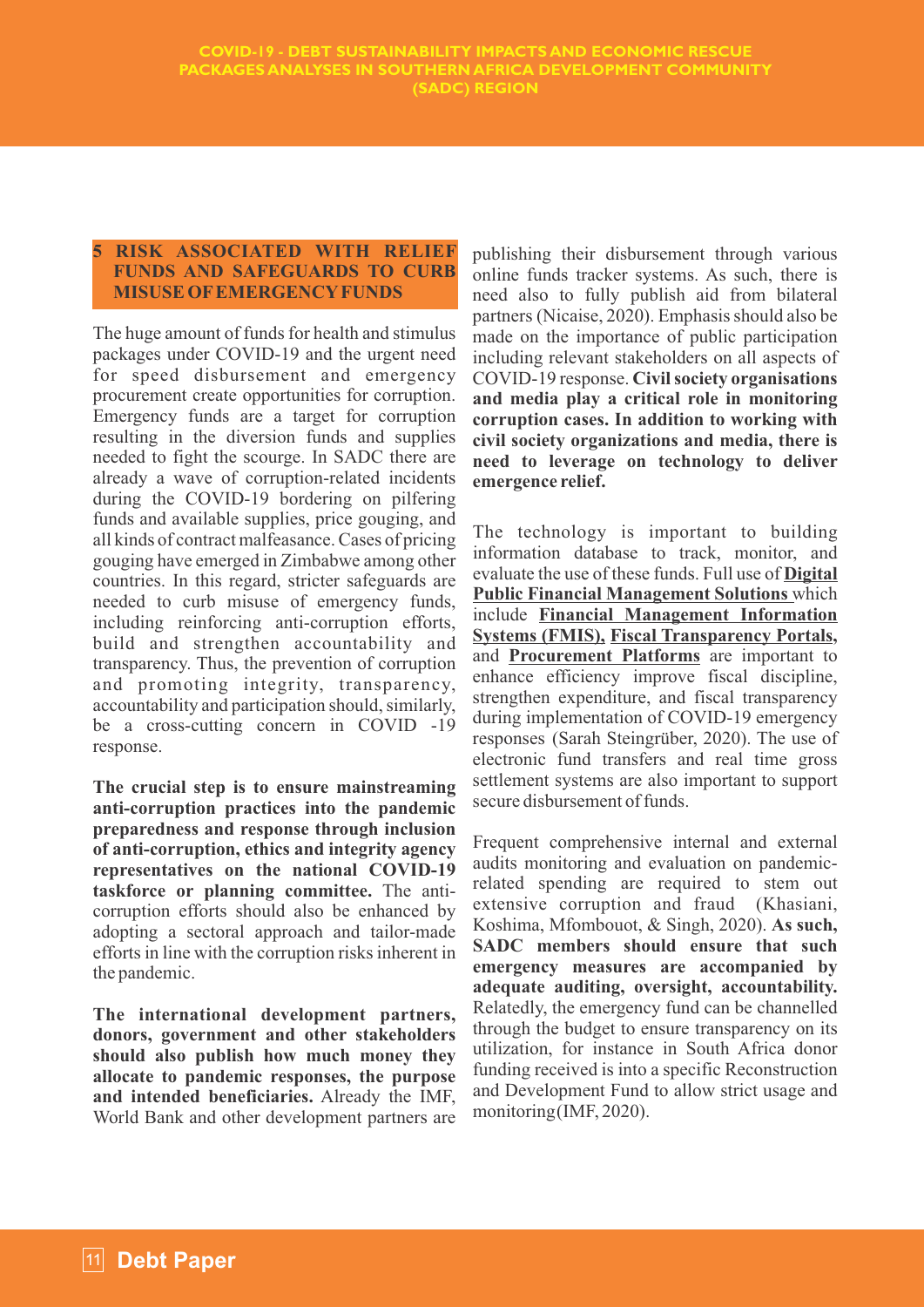#### **6 KEY CHALLENGES AND OPPORTUNITIES FOR GOOD DEBT GOVERNANCE ARISING FROM COVID-19**

The increased borrowing during the COVID-19 resulted in a significant change in government financing requirements and financing costs. In addition, the need to raise additional finance rapidly during the COVID-19 pandemic may result in suspension of some good debt governance standard practices. Precisely, pandemic situations may result in government undertaking measures that create a departure from sound debt management practices (IMF, 2020). Governments should, however, treat such departures as temporary and ensure that proper good debt governance practices are followed where possible even during the crisis and all departures are unwound after the crisis. In addition, the debt offices should alert the authorities on the risks brought about the departures and ensure these risks are minimised.

There are several opportunities to improve public debt governance in the SADC region by the pandemic. The current high levels of debt, long term debt vulnerabilities and the fuller information on the nature of debt portfolio and contingent liability risks revealed by the crisis also call for recalibration of sovereigns' debt management policies and practices in the region.

In view of the debt sustainability concerns arising from COVID-19 related shocks, the need for transparency at national level becomes paramount. Poor governance has contributed to the increase in debt in Mozambique, one of the SADC countries currently in debt distress. The case of hidden debts highlights the importance of strengthening governance around debt issuance, especially transparency.

Increased reporting and oversight by parliament must be strengthened. Member countries should also be capacitated to adopt and implement best debt management practices that fosters discipline and accountability and at the same time limits the costly accumulation of debts to unsustainable levels.

Parliament should insist on authorities undertaking regular debt sustainability exercises to determine sustainable debt levels.

The increase in public financing requirements triggered by the pandemic call for revision in borrowing plans and the Debt Management Strategy (DMS). As such, countries should continue to undertake formal medium debt strategies (MTDS) that informs alternative debt strategies at the minimum cost and risk.

Member countries to come up with parliament approved borrowing plan to improve transparency and accountability. Regular reporting on adherence to borrowing plan to be emphasised.

The COVID-19 induced crisis also points out areas for addressing legal impediments to potential adjustments in debt management practices. Furthermore, the crisis has amply demonstrated the importance of inward looking. In this regard, member countries should be capacitated to develop and deepen domestic debt markets. This will ensure longer-term, lower cost and more stable financing for development and helps countries better prepared to respond to future crisis.

The COVID-19 induced crisis has also pointed for the need for capacity building and strengthening needed in areas of debt and risk management, financial management, research,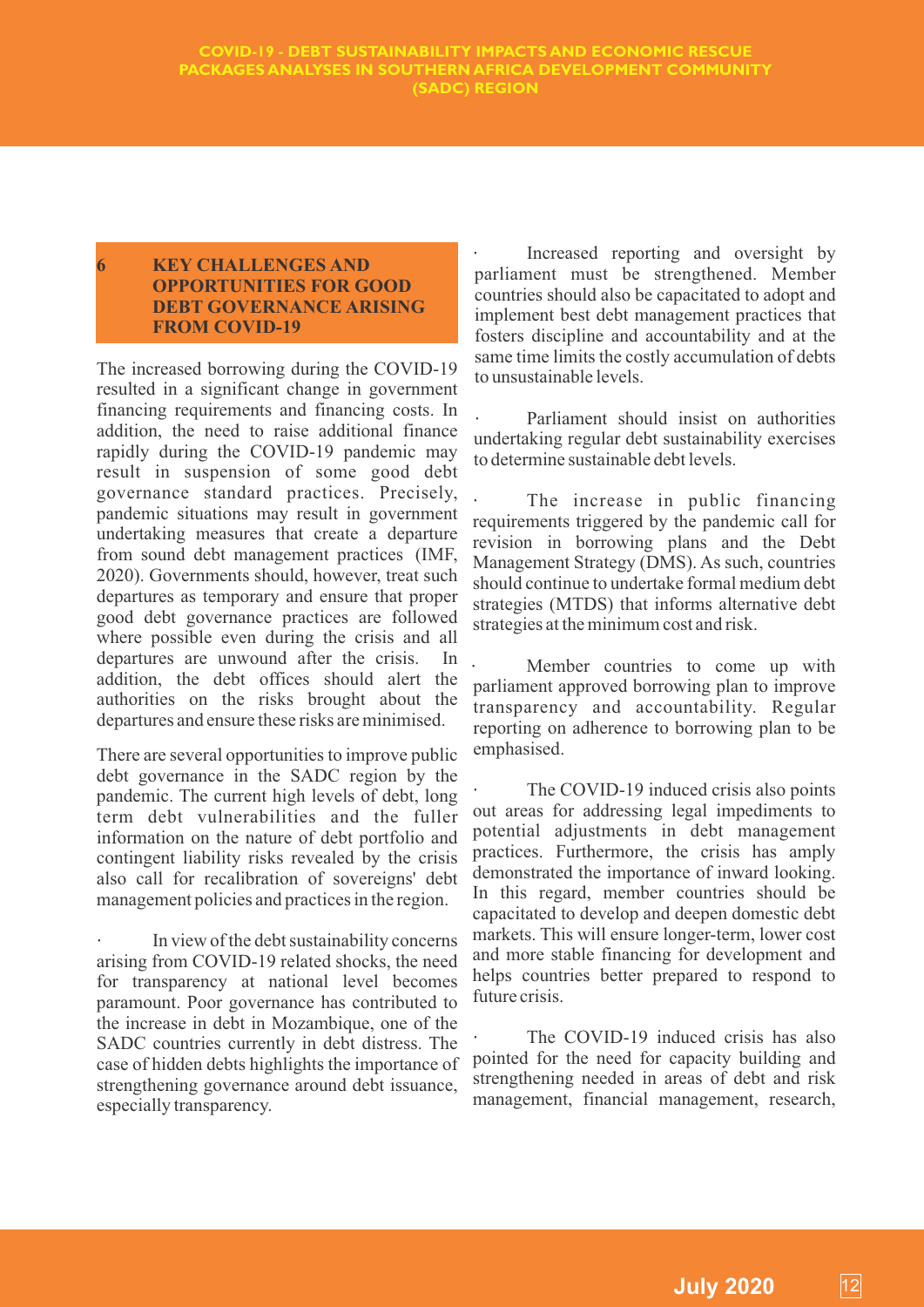and data management. Strong capacity building is needed in debt negotiation skills at both government and parliament to assist countries to negotiate for emerging finance such as Eurobonds, PPPs, loans from OECD and non-OECD export credit agencies. These skills will assist countries to anticipate the risk of the financing in advance.

Robust cooperation among SADC countries and its partners on technical assistance and capacity building including civil organisations will be vital. Importantly, the crisis has amplified need for increased communication and coordination between debt management, fiscal, and monetary authorities. The improved debt, fiscal and monetary coordination result in timely and accurate assessments debt situations, identification of liquidity needs and adjustment of borrowing plans.

#### **7 RECOMMENDATION TO STRENGHEN THE WORK AND VOICE OF CIVIL SOCIETY ON DEBT CRISIS AT REGIONAL LEVEL**

The COVID-19 pandemic has exacerbated the debt crisis in the SADC region which now face problems in servicing external debts while also dealing with the pandemic. In this regard, there is need for strengthening the role and voice of civil society on debt crisis at regional level. Role of Civil Society Organizations (CSOs) National ownership is crucial for the success of all loan and grant funded development projects. To ensure robust policy engagement on debt issues at a regional level the advocacy and lobby efforts by CSOs should be based on sound empirical evidence pertaining to indebtedness, drivers and efforts being made to resolve debt issue across the SADC countries.

SADC region adopted a regional public debt threshold of 60% to GDP, which is critical to allow for a regional voice on debt sustainability. Given the significant role of parliaments in debt contraction, use and management, **there is need for civil society to undertake capacity building of legislators on debt management and sustainability analysis.**

Importantly, empowerment and public participation of all citizens will help further mobilise and demand for transparency and accountability on debt at national and regional level. The people are the ultimate beneficiaries of loans and have the right to participate in the decision-making process pertaining to public borrowing. The AFRODAD Borrowing Charter 2017, recommends that the loan contraction process be transparent and participatory, involving citizens and the affected communities.

Building of a SADC regional movement of civil society organisations to call for improvement debt management, governance and transparency is also vital. In addition, the regional movement of CSOs should also involve interdisciplinary perspectives from academia, technocrats, practitioners, activists, social movements to ensure a variety of skills.

CSOs should organise online based high policy seminar targeting ministries of finance, parliament portfolio committees on budget and finance, senior debt managers and central bank governors at regional level to understand the current country level indebtedness, impact of COVID-19, response efforts and how to strengthen public finance accountability and ensure medium term debt sustainability in the region.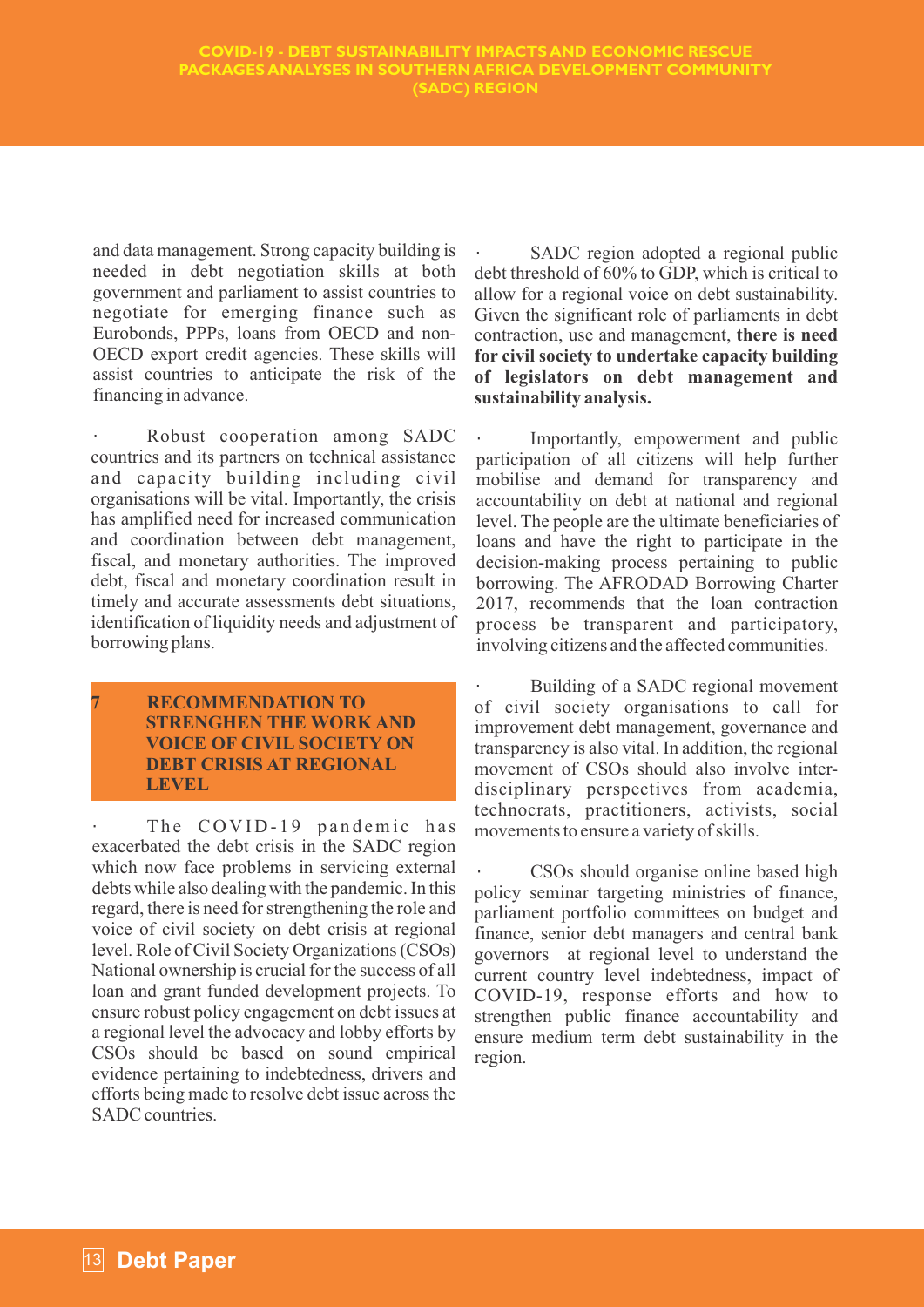## **References**

- OSISA. (2019). *Towards sustainable debt and development, Southern Africa's Debt Conundrum .* Johannesburg South Africa Conference Report: Open Society Initiat ive for Southern Africa (OSISA).
- AFRODAD. (2016). *An Analysis of Loan Contraction and Debt Management the Case of the Republic of Mauritius.* Harare: AFRODAD.
- Bircan, C., Koczan, Z., & Plekhanov, A. (2020). *Jobs at risk: Early Policy Responses to COVID-19 Emerging Markets.* CEPR.
- Bolton, P., Buchleit, L., Pierre -Olivier, G., Gulati, M., Hsieh, C. -T., Panizza, U., & Weder di Mauro, B. (2020). *Sovereign Debt Standstills: An Update.* Geneva: VoeXU.
- Bosio, E., Lemoine, J., Jolevski, F., & Ramalho, R. (20 20). *Survival of firms in developing economies during economic crisis.*
- Canales-Kriljenko, J. I., Gwenhamo, F., & Thomas, S. (2013). *IMF Working Paper African Department Inward and Outward Spillovers in the SACU Area.* Washington D.C: IMF.
- Djankov, S., & Kiechel, A. (2020). The IMF and the World Bank can do more. In S. Djankov, & U. Panizza, *COVID-19 in Developing Countries* (pp. 374-385). Geneva: CEPR.
- Gottlieb, C., Grobvsek, J., Poschke, M., & Saltiel, F. (2020). Working from Home: Implications for Developing Countries. In S. Djankov, & U. Panizza, *COVID-19 in Developing Economies* (pp. 230 - 241). Geneva: CEPR Press.
- IMF. (2020). *Angola, Second Review of the Extended Arrangement Under the Extended Fund Facility, Requests for a Waiver of Non -observance of Perf ormance Criteria, Modifications Of Performance Criteria, and Financing Assurances Review.* Washington D.C: IMF.
- IMF. (2020). *Keeping the Receipts: Transparency, Accountability, and Legitimacy in Emergency Responses.* Washington D.C: IMF Fiscal Affairs, Speci al Series on Fiscal Policies to Respond to COVID-19 .
- IMF. (2020). *Keeping the Receipts: Transparency, Accountability, and Legitimacy in Emergency Responses.* Washington D.C: IMF, Fiscal Affairs, Special Series on Fiscal Policies to Respond to COVID-19 .
- IMF. (2020). *Sub-Saharan Africa Regional Economic Outlook - COVID-19: An unprecedented Threat to Development.* Washington DC: IMF.
- IMF. (2020). *World Economic Outlook database.* Washington: IMF, April 2020.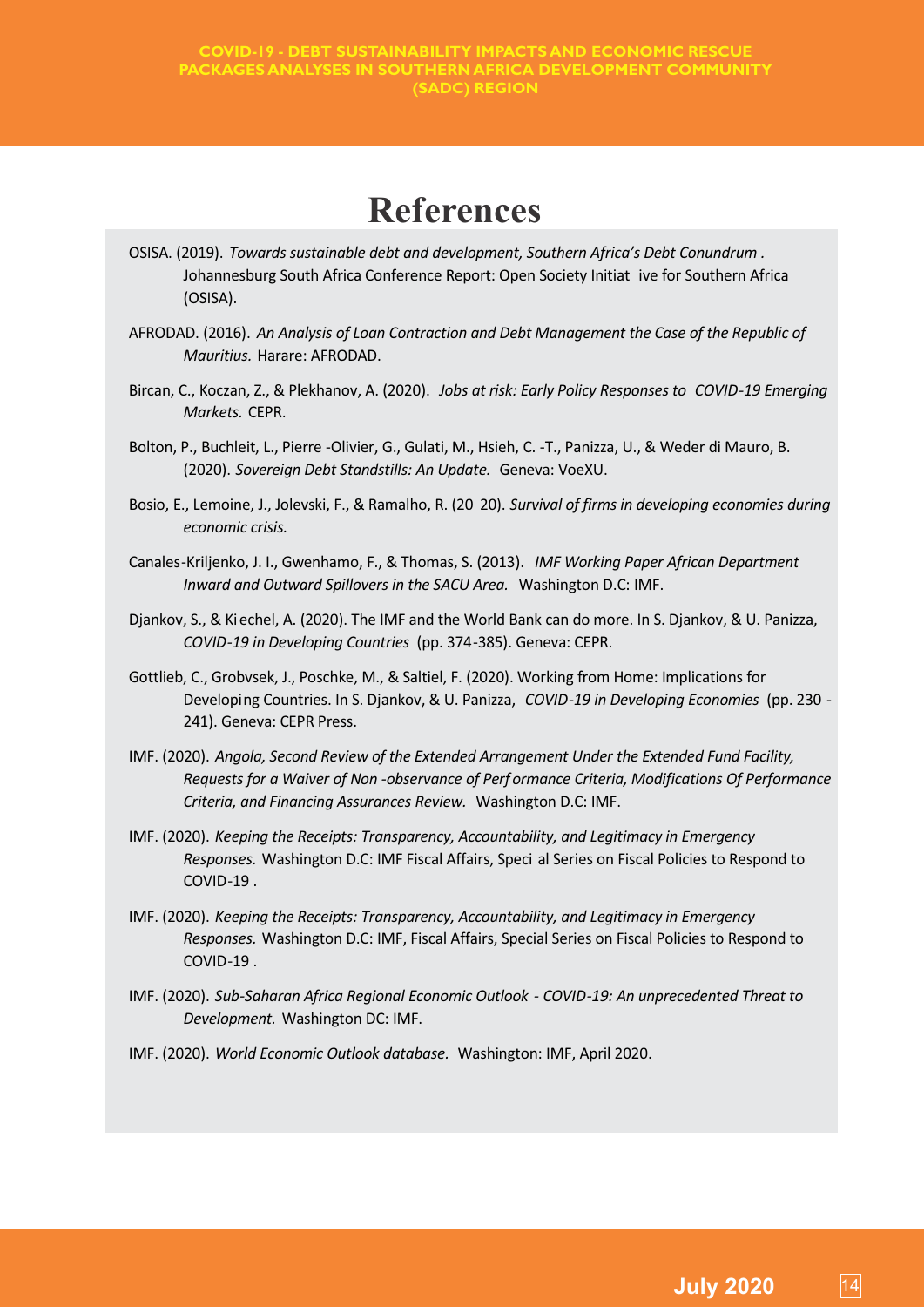#### **COVID-19 - DEBT SUSTAINABILITY IMPACTS AND ECONOMIC RESCUE PACKAGES ANALYSES IN SOUTHERN AFRICA DEVELOPMENT COMMUNITY (SADC) REGION**

- OSISA. (2019). *Towards sustainable debt and development, Southern Africa's Debt Conundrum .* Johannesburg South Africa Conference Report: Open Society Initiat ive for Southern Africa (OSISA).
- AFRODAD. (2016). *An Analysis of Loan Contraction and Debt Management the Case of the Republic of Mauritius.* Harare: AFRODAD.
- Bircan, C., Koczan, Z., & Plekhanov, A. (2020). *Jobs at risk: Early Policy Responses to COVID-19 Emerging Markets.* CEPR.
- Bolton, P., Buchleit, L., Pierre -Olivier, G., Gulati, M., Hsieh, C. -T., Panizza, U., & Weder di Mauro, B. (2020). *Sovereign Debt Standstills: An Update.* Geneva: VoeXU.
- Bosio, E., Lemoine, J., Jolevski, F., & Ramalho, R. (20 20). *Survival of firms in developing economies during economic crisis.*
- Canales-Kriljenko, J. I., Gwenhamo, F., & Thomas, S. (2013). *IMF Working Paper African Department Inward and Outward Spillovers in the SACU Area.* Washington D.C: IMF.
- Djankov, S., & Kiechel, A. (2020). The IMF and the World Bank can do more. In S. Djankov, & U. Panizza, *COVID-19 in Developing Countries* (pp. 374-385). Geneva: CEPR.
- Gottlieb, C., Grobvsek, J., Poschke, M., & Saltiel, F. (2020). Working from Home: Implications for Developing Countries. In S. Djankov, & U. Panizza, *COVID-19 in Developing Economies* (pp. 230 - 241). Geneva: CEPR Press.
- IMF. (2020). *Angola, Second Review of the Extended Arrangement Under the Extended Fund Facility, Requests for a Waiver of Non -observance of Performance Criteria, Modifications Of Performance Criteria, and Financing Assurances Review.* Washington D.C: IMF.
- IMF. (2020). *Keeping the Receipts: Transparency, Accountability, and Legitimacy in Emergency Responses.* Washington D.C: IMF Fiscal Affairs, Speci al Series on Fiscal Policies to Respond to COVID-19 .
- IMF. (2020). *Keeping the Receipts: Transparency, Accountability, and Legitimacy in Emergency Responses.* Washington D.C: IMF, Fiscal Affairs, Special Series on Fiscal Policies to Respond to COVID-19 .
- IMF. (2020). *Sub-Saharan Africa Regional Economic Outlook - COVID-19: An unprecedented Threat to Development.* Washington DC: IMF.
- IMF. (2020). *World Economic Outlook database.* Washington: IMF, April 2020.
- Khasiani, K., Koshima, Y., Mfombouot, A., & Singh, A . (2020). *Budget Execution Controls to Mitigate Corruption Risk in Pandemic Spending .* Washington D.C: IMF Fiscal Affairs, Special Series on COVID-19 .
- Medina, L., Jonelis, M., & Cangul, M. (2017). *The informal economy in Sub -Saharan Africa: Size and determinants.* International Monetary Fund.
- Nicaise, G. (2020). *Covid-19 and donor financing Minimising corruption risks while ensuring efficiency.* Chr. Michelsen Institute(CMI) in Norway: U4 Brief 2020.

Prizzon, A. (2020). *The COVID-19 Crisis in Sub-Saharan Africa: The Response from Donors.* Eurodad.